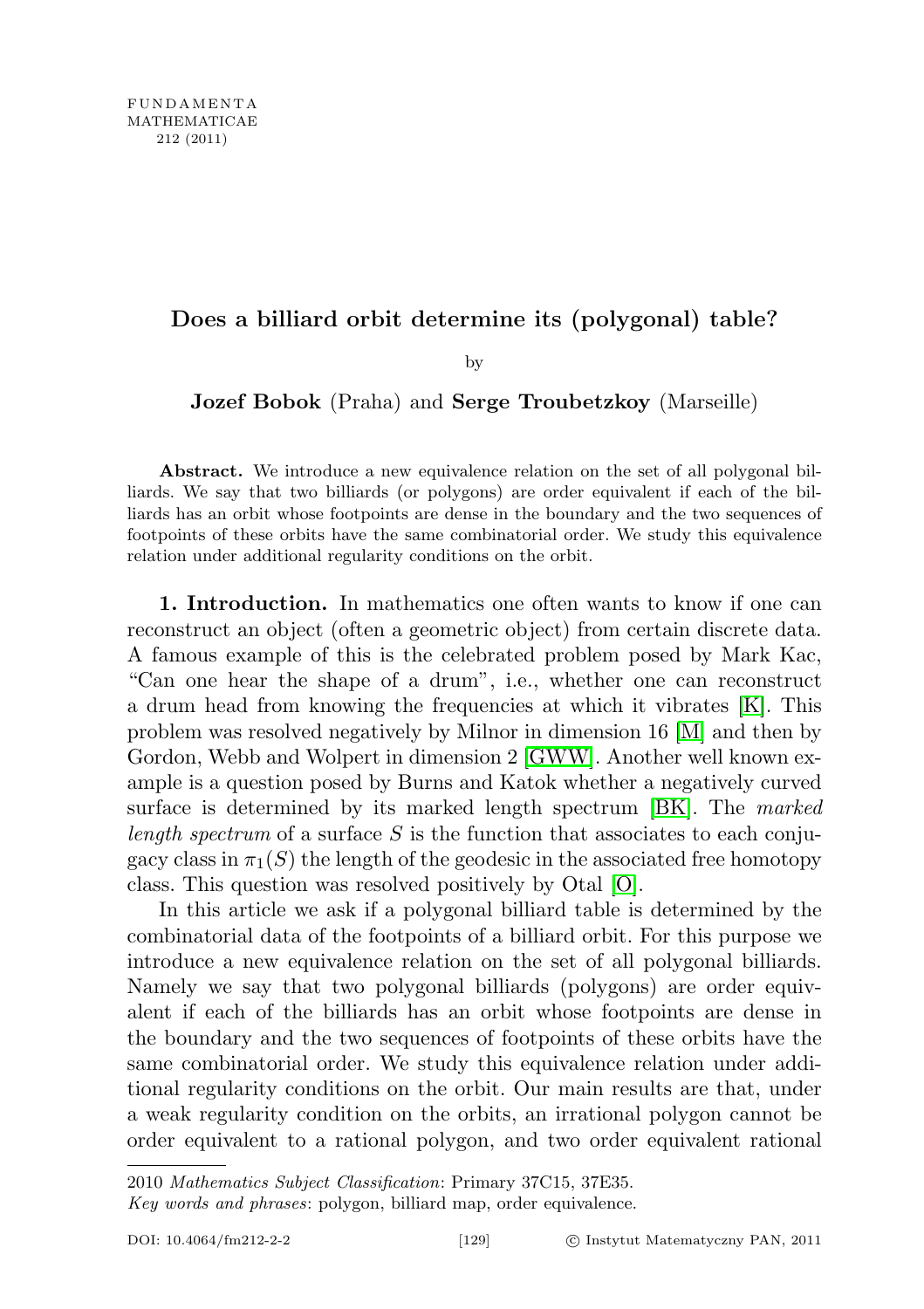polygons must have the same number of sides with corresponding corners having the same angle. In the case of triangles, only similar triangles can be order equivalent. In general, in the rational case, one cannot say more since any two rectangles are order equivalent. If we furthermore assume that the greatest common denominator of the rational angles is at least 3, then under a slightly stronger regularity condition we show two order equivalent rational polygons must be similar. In the case where the greatest common denominator is 2, the two order equivalent rational polygons must be affinely similar.

In Section 2 we start by recalling basic facts about polygonal billiards, while in Section 3 we prove various preparatory lemmas. We prove our main results in Sections 4 (rational versus irrational) and 5 (rational versus rational). Finally in Section 6 we summarize our results and ask some open questions.

**2. Polygonal billiard.** A *polygonal billiard* table is a planar simply connected compact polygon P. The billiard flow  $\{T_t\}_{t\in\mathbb{R}}$  in P is generated by the free motion of a mass-point subject to elastic reflection in the boundary. This means that the point moves along a straight line in P with a constant speed until it hits the boundary. At a smooth boundary point the billiard ball reflects according to the well known law of geometrical optics: the angle of incidence equals the angle of reflection. If the billiard ball hits a corner (a non-smooth boundary point), its further motion is not defined. Moreover, the billiard trajectory is not defined for a direction tangent to a side.

We denote by  $D$  the group generated by the reflections in the lines through the origin, parallel to the sides of the polygon P. The group D is either

- finite, when all the angles of P are of the form  $\pi m_i/n_i$  with distinct coprime integers  $m_i$ ,  $n_i$ ; in this case  $D = D_N$ , the dihedral group generated by the reflections in lines through the origin that meet at angles  $\pi/N$ , where N is the least common multiple of  $n_i$ 's, or
- countably infinite, when at least one angle between sides of  $P$  is an irrational multiple of π.

In the two cases we will refer to the polygon as *rational*, respectively *irra*tional.

Consider the phase space  $P \times S^1$  of the billiard flow  $T_t$ , and for  $\theta \in S^1$ , let  $R_{\theta} \subset P \times S^1$  consist of the points whose second coordinate belongs to the orbit of  $\theta$  under D. Since a trajectory changes its direction by an element of D under each reflection,  $R_{\theta}$  is an invariant set of the billiard flow  $T_t$  in P.

The billiard map  $T: V_P = \bigcup e \times \theta \subset \partial P \times S^1 \to V_P$  associated with the flow  $T_t$  is the first return map to the boundary  $\partial P$  of P. Here the union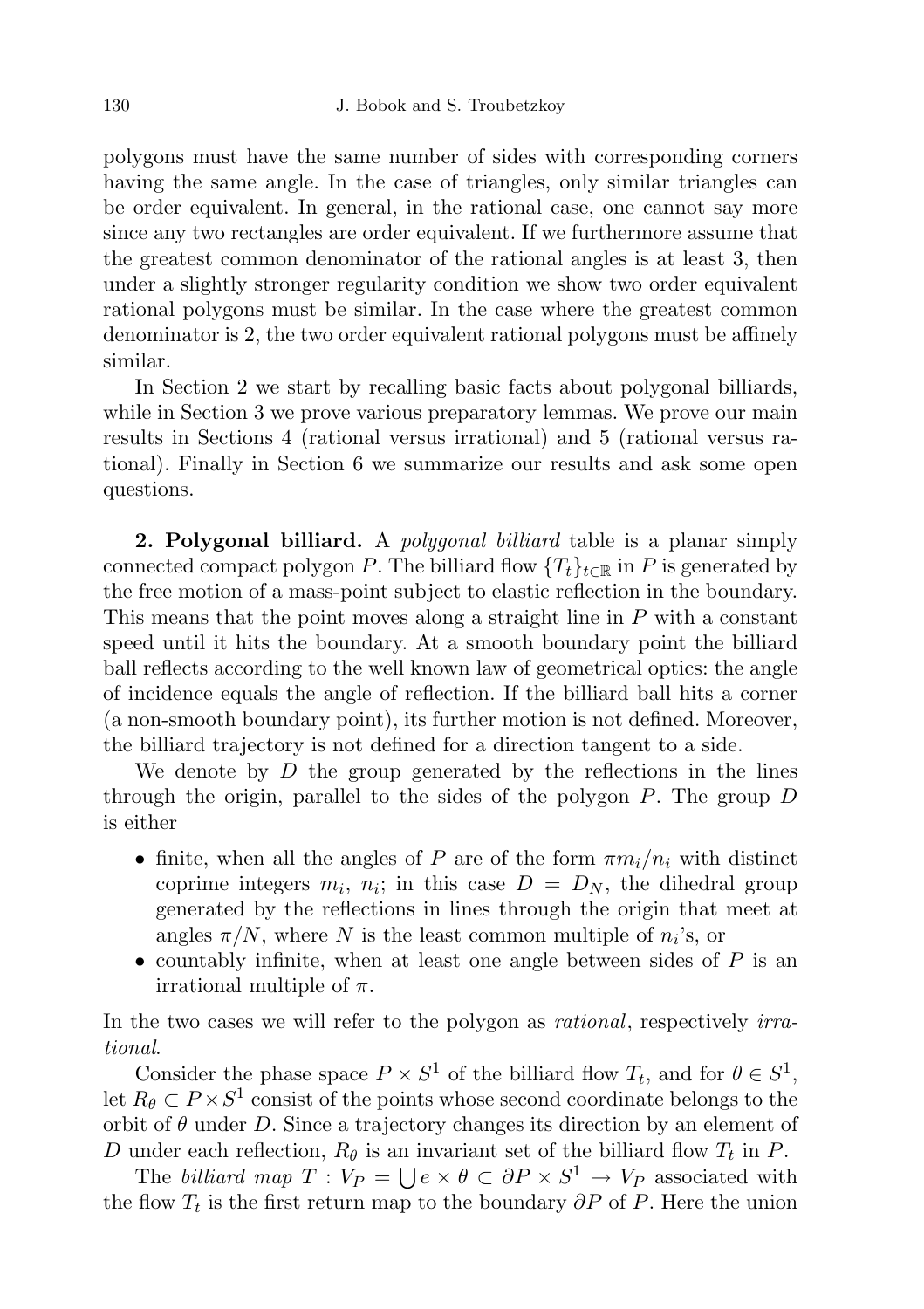$\bigcup e \times \theta$  is taken over all sides of P and for each side e over the inner pointing directions  $\theta$  from  $S^1$ . We will denote points of  $V_P$  by  $u = (x, \theta)$ .

The set  $P \times \theta$ , resp.  $\partial P \times \theta$  will be called a *floor* of the phase space of the flow  $T_t$ , resp. of the billiard map T.

Let  $\partial P$  be oriented counterclockwise. For  $x, x' \in \partial P$ , we denote by  $[x, x']$ (resp.  $(x, x')$ ) the closed (resp. open) arc of  $\partial P$  with outgoing endpoint x and incoming endpoint  $x'$ .

If P, Q are simply connected polygons with counterclockwise oriented boundaries, two sequences  $\{x_n\}_{n\geq 0} \subset \partial P$  and  $\{y_n\}_{n\geq 0} \subset \partial Q$  have the same combinatorial order if for all non-negative integers  $k, l, m$ ,

$$
x_k \in [x_l, x_m] \iff y_k \in [y_l, y_m].
$$

The next definition introduces a new relation on the set of all simply connected polygons. The reader can verify that it is reflexive, symmetric and transitive, i.e., it is an equivalence relation. As usual,  $\pi_1$  denotes the natural projection to the first coordinate (the footpoint).

<span id="page-2-0"></span>DEFINITION 2.1. We say that two polygons (or polygonal billiards)  $P, Q$ are order equivalent if there are points  $u_0 \in V_P$ ,  $v_0 \in V_Q$  such that

- (i)  $\overline{\{\pi_1(T^n(u_0))\}}_{n>0} = \partial P, \overline{\{\pi_1(S^n(v_0))\}}_{n>0} = \partial Q,$
- (ii) the sequences  $\{\pi_1(T^n(u_0))\}_{n\geq 0}, \{\pi_1(S^n(v_0))\}_{n\geq 0}$  have the same combinatorial order.

In that case we will write  $(P; u_0) \approx (Q; v_0)$ ; the points  $u_0, v_0$  will sometimes be called the leaders.

Let  $t = \{x_n\}_{n\geq 0}$  be a sequence which is dense in  $\partial P$ . The t-address  $a_t(x)$  of a point  $x \in \partial P$  is the set of all increasing sequences  $\{n(k)\}_k$  of non-negative integers satisfying  $\lim_k x_{n(k)} = x$ . It is clear that any  $x \in \partial P$ has a non-empty t-address, and the t-addresses of two distinct points from ∂P are disjoint.

For order equivalent polygons  $P, Q$  with leaders  $u_0, v_0$ , we will consider addresses with respect to the sequences given by Definition [2.1\(](#page-2-0)ii):

<span id="page-2-1"></span>
$$
t = {\pi_1(T^n(u_0))}_{{n \geq 0}}, \quad s = {\pi_1(S^n(v_0))}_{{n \geq 0}}.
$$

It is an easy exercise to prove that the map  $\phi: \partial P \to \partial Q$  defined by

$$
(1) \qquad \qquad \phi(x) = y \quad \text{if } a_t(x) = a_s(y)
$$

is a homeomorphism.

One can pose many questions about the equivalence classes. In particular, can rational and irrational polygons lie in the same class? Can order equivalent polygons have different (number of) angles, or at least different lengths of sides?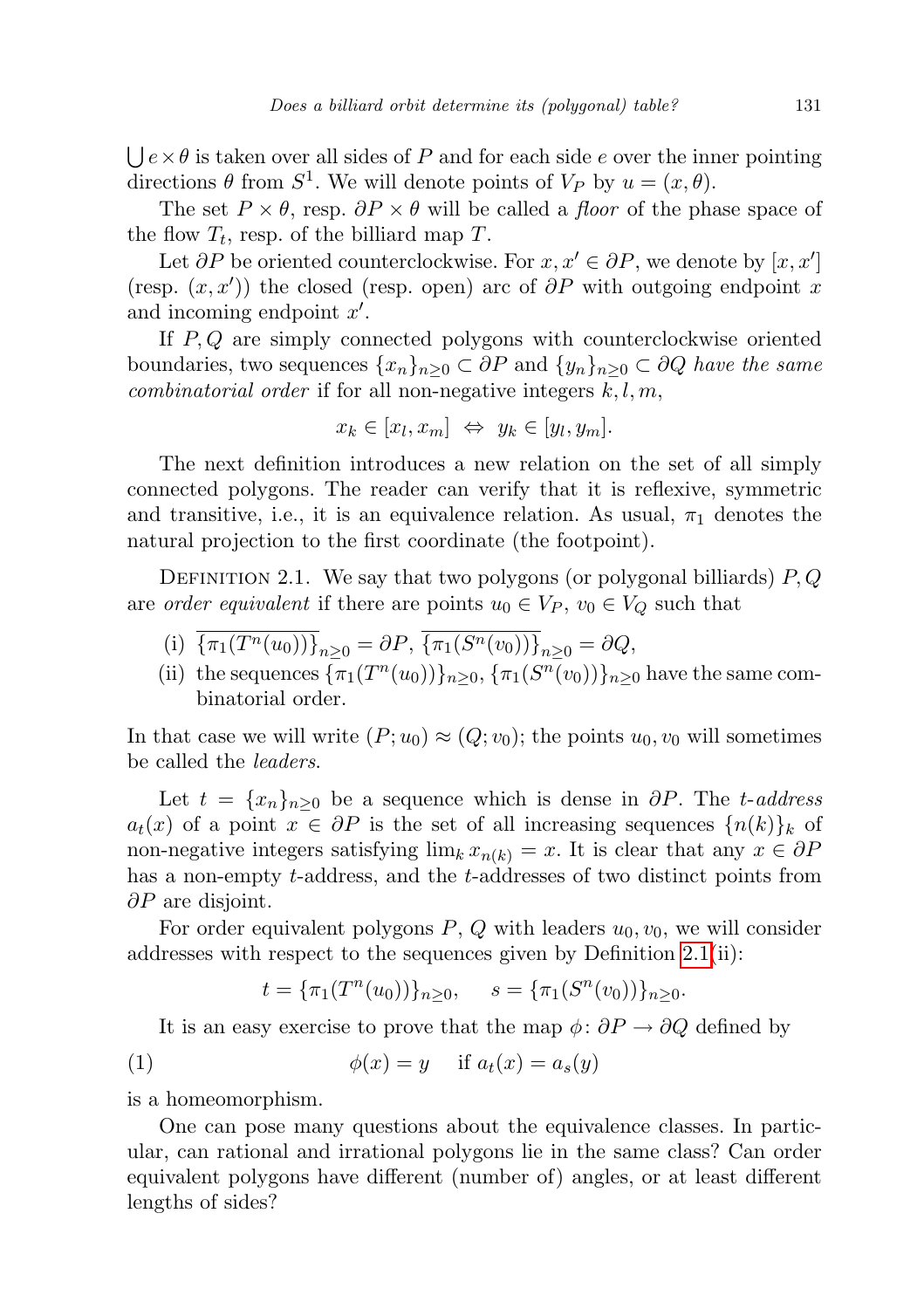It follows immediately from the well known results that order equivalent polygons need not be similar (see for example [\[MT\]](#page-15-5)).

<span id="page-3-1"></span>EXAMPLE 2.2. Any two rectangles are order equivalent.

We finish this section by recalling several well known and useful (for our purpose) results about polygonal billiards (see for example [\[MT\]](#page-15-5)). Recall that a *flat strip*  $\mathcal T$  is an invariant subset of the phase space of the billiard flow/map such that

- $\mathcal T$  is contained in a finite number of floors,
- the billiard flow/map dynamics on  $\mathcal T$  is minimal in the sense that any orbit which does not hit a corner is dense in  $\mathcal{T}$ ,
- the boundary of  $\mathcal T$  is non-empty and consists of a finite union of generalized diagonals (a generalized diagonal is a billiard trajectory that goes from a corner to a corner).

We denote by  $\pi_2$  the second natural projection (to the direction). A direction, resp. a point  $u$  from the phase space is *exceptional* if it is the direction of a generalized diagonal, resp.  $\pi_2(u)$  is such a direction. Obviously there are countably many generalized diagonals, hence also exceptional directions. A direction, resp. a point  $u$  from the phase space, which is not exceptional will be called non-exceptional.

The set of the corners of P is denoted by  $C_P$ . As usual, the  $\omega$ -limit set of a point u is denoted by  $\omega(u)$ .

<span id="page-3-0"></span>PROPOSITION 2.3 ([\[MT\]](#page-15-5)). Let P be rational and  $u_0 \in V_P$ . Then exactly one of the following three possibilities holds:

- (i)  $u_0$  is periodic.
- (ii)  $\overline{orb}(u_0)$  is a flat strip.
- (iii)  $\omega(u_0) = R_{\pi_2(u_0)}$ ; then

$$
\#(\{\pi_2(T^n(u_0)) : n \ge 0\}) = 2N,
$$

and for every  $x \in \partial P \setminus C_P$ ,

$$
\#\{u \in \omega(u_0) : \pi_1(u) = x\} = N,
$$

where  $N$  is the least common multiple of the denominators of the angles of P. Moreover, in this case

$$
\pi_2(\{u \in \omega(u_0) : \pi_1(u) = x\}) = \pi_2(\{u \in \omega(u_0) : \pi_1(u) = x'\})
$$

whenever  $x' \notin C_P$  belongs to the same side as x. The possibility (iii) holds whenever  $u_0$  is non-exceptional.

The billiard map T has a natural invariant measure on its phase space given by the formula  $\mu = \sin \theta \, dx \, d\theta$ , where  $\theta \in (0, \pi)$  is measured with respect to the direction of an oriented side e. In a rational polygon we say that a point  $u$  is *generic* if it is non-exceptional, has bi-infinite orbit and the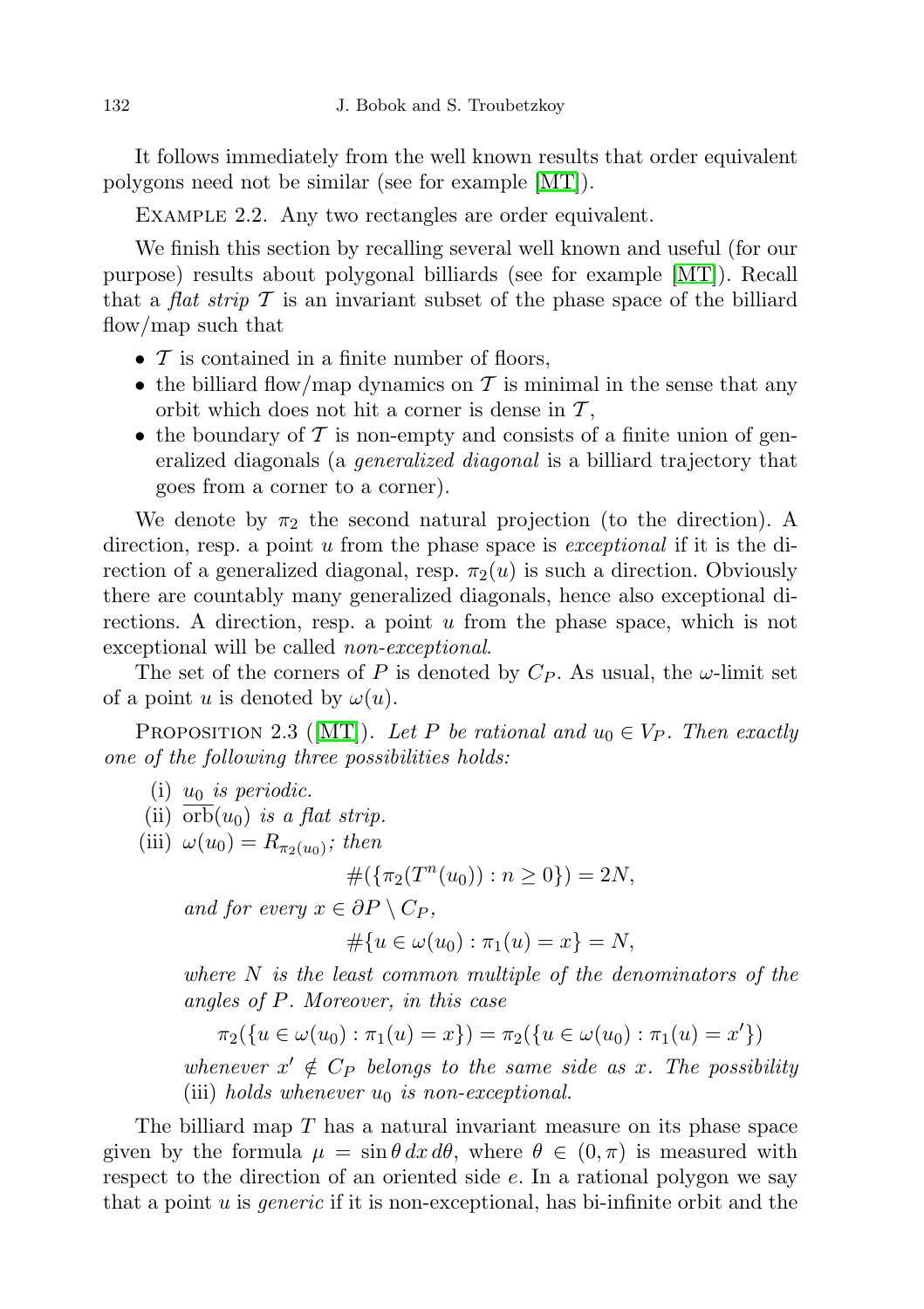billiard map restricted to the invariant surface  $R_{\pi_2(u)}$  has a unique invariant measure (this measure is then automatically the measure  $\mu$ ).

Finally we will use the following remarkable results.

<span id="page-4-3"></span>THEOREM 2.4 ([\[V1\]](#page-15-6)). If P is a regular n-gon  $(n \neq 3)$  then any nonexceptional u with infinite orbit is generic. Any exceptional u whose trajectory does not hit a corner is periodic.

The details concerning the next definition can be found in [\[Vo\]](#page-15-7).

<span id="page-4-2"></span>DEFINITION 2.5. A rational polygon  $P$  will be called *Veech* if the corresponding directional surface  $R = R_{\pi_2(u)}, u$  non-exceptional, has a stabilizer  $S(R)$  which is a lattice in  $SL(2,\mathbb{R})$ .

<span id="page-4-4"></span>THEOREM 2.6 ( $[V2]$ ). If P is Veech then each non-exceptional direction is generic.

3. Preparatory lemmas. To define some important objects in dynamical systems, for example an  $\omega$ -limit set, the corresponding phase space has to be equipped with a topology providing suitable convergence. In the context of polygonal billiards this often means the simultaneous convergence of footpoints and directions (briefly, pointwise convergence). Since it simplifies several of our proofs, throughout the paper we will use the following modified definition of convergence.

<span id="page-4-0"></span>DEFINITION 3.1. Let  $\{T^n(u_0)\}_{n\geq 0}$  be an infinite trajectory. The sequence  $\{T^{n(k)}(u_0)\}_{k\geq 0}$  converges if and only if

- (i)  $\pi_1(T^{n(k)}(u_0)) \to_k x \in \partial P$ ,
- (ii)  $\pi_1(T^{n(k)+1}(u_0)) \rightarrow_k x' \in \partial P$ ,
- (iii)  $x$  and  $x'$  do not belong to the same side of  $P$ .

In particular, the above definition excludes the case when a sequence  ${T^{n(k)}(u_0)}_{k\geq 0}$  satisfies (i), (ii) but  $x = x'$ . Instead of rewriting known results in slightly modified versions we will use the following

FACT 3.2. Despite the fact that this notion is stronger than the usual convergence we will use classical results, such as Proposition [2.3\(](#page-3-0)ii), (iii). All the results we use remain true under our notion of convergence.

<span id="page-4-1"></span>LEMMA 3.3. Let  $(P; u_0) \approx (Q; v_0)$ , and assume that for any point  $x' \in$  $C_P \cup \phi^{-1}(C_Q)$  there exists a sequence  $\{n(k)\}_{k\geq 1}$  such that the items (i) and (ii) of Definition [3.1](#page-4-0) are satisfied,  $x \neq x'$  and  $x'$  is a both-sided limit point of  ${\{\pi_1(T^{n(k)+1}(u_0))\}_{k\geq 0}}$ . Then  $\phi(C_P) = C_Q$ .

*Proof.* Choose  $x' \in C_P \setminus \phi^{-1}(C_Q)$ . Let  $\{T^{n(k)}(u_0)\}_{k \geq 0}$  be a sequence satisfying the assumptions of the lemma. Consider its "counterpart" in  $Q$ ,  $\{S^{n(k)}(v_0)\}_{k\geq 0}$ . Let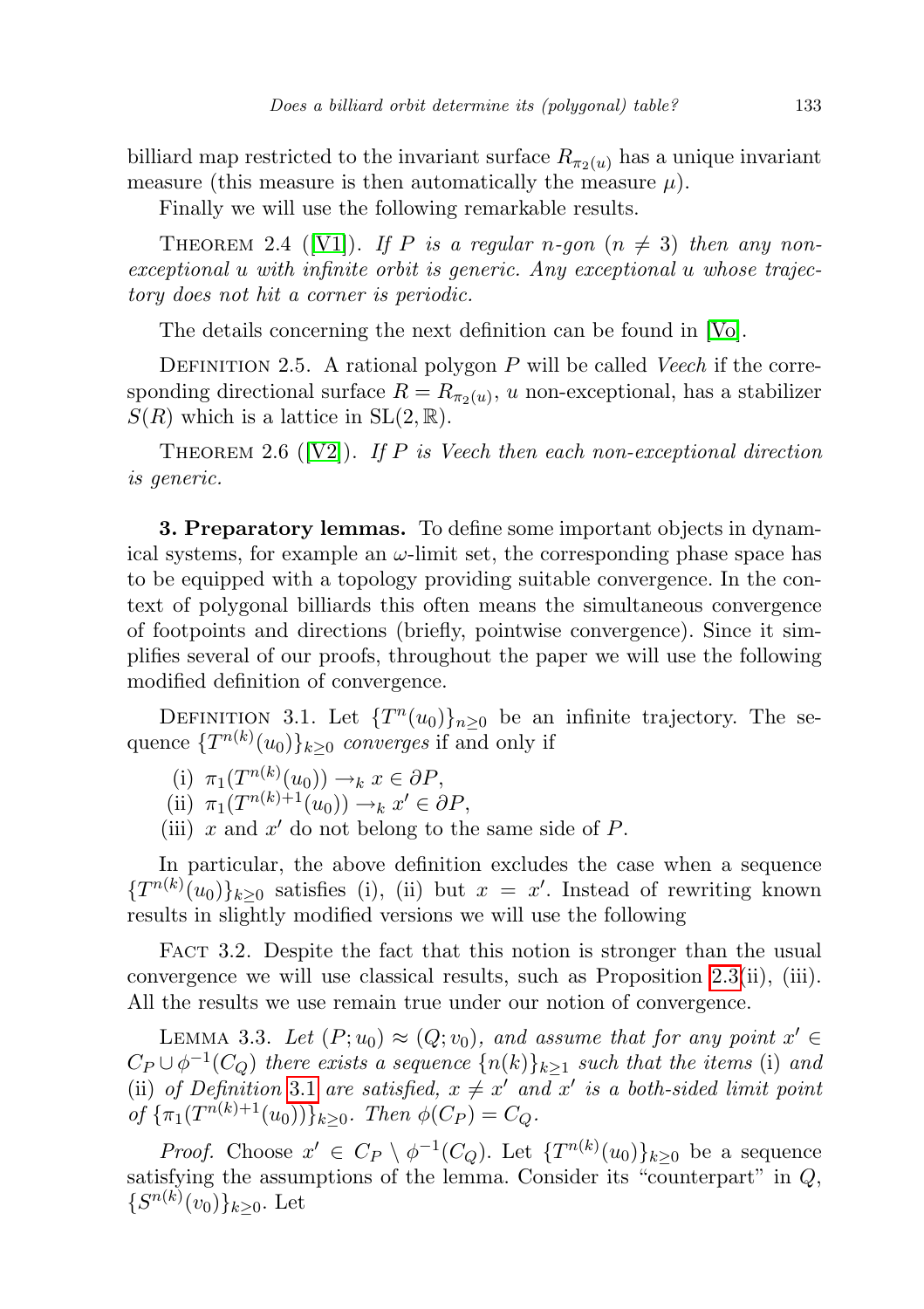134 J. Bobok and S. Troubetzkoy

$$
y = \phi(x) = \lim_{k} \pi_1(S^{n(k)}(v_0)), \quad y' = \phi(x') = \lim_{k} \pi_1(S^{n(k)+1}(v_0)).
$$

Then  $\lim_{k} \pi_1(T^{n(k)+2}(u_0))$  does not exist since  $x'$  is a corner and a both-sided limit. However,  $\lim_{k} \pi_1(S^{n(k)+2}(v_0))$  does exist; this is impossible for order equivalent polygons  $(P; u_0) \approx (Q; v_0)$ .

The case when  $x' \in \phi^{-1}(C_Q) \setminus C_P$  can be excluded analogously. Thus,  $C_P = \phi^{-1}(C_Q)$ , i.e.,  $\phi(C_P) = C_Q$ .

Let us define the map  $\Phi: \{T^n(u_0)\}_{n\geq 0} \to \{S^n(v_0)\}_{n\geq 0}$  by (2)  $\Phi(T^n(u_0)) = S^n(v_0).$ 

<span id="page-5-3"></span>LEMMA 3.4. Let  $(P; u_0) \approx (Q; v_0)$  and  $\phi(C_P) = C_Q$ . Then:

- (i)  $T^{n(k)}(u_0) \rightarrow_k u \in V_P$  if and only if  $S^{n(k)}(v_0) \rightarrow_k v \in V_Q$ .
- (ii) The map  $\Phi$  from [\(2\)](#page-5-0) can be extended homeomorphically to the map  $\Phi : \omega(u_0) \to \omega(v_0)$  satisfying (for all  $n \in \mathbb{Z}$  for which the image is defined)

<span id="page-5-0"></span>
$$
\Phi(T^n(u)) = S^n(\Phi(u)), \quad u \in \omega(u_0);
$$

in particular, for every  $x \in \partial P$  we have

<span id="page-5-1"></span>(3) 
$$
\Phi(\{u \in \omega(u_0) : \pi_1(u) = x\}) = \{v \in \omega(v_0) : \pi_1(v) = \phi(x)\}.
$$

(iii) For every  $u, u' \in \omega(u_0)$  with  $\pi_1(u) = \pi_1(u') \notin C_P$ ,

<span id="page-5-2"></span>(4) 
$$
\pi_2(u) < \pi_2(u') \Leftrightarrow \pi_2(\Phi(u)) < \pi_2(\Phi(u')),
$$

(iv)  $u_0$  is recurrent if and only if  $v_0$  is recurrent.

*Proof.* (i) Let  $T^{n(k)}(u_0) \to_k u$  and  $x, x'$  be points from Definition [3.1.](#page-4-0) Then both the limits  $y = \phi(x) = \lim_k \pi_1(S^{n(k)}(v_0))$  and  $y' = \phi(x') =$  $\lim_{k} \pi_1(S^{n(k)+1}(v_0))$  exist, and since  $\phi(C_P) = C_Q$ , the points y, y' cannot lie on the same side of Q. Thus  $S^{n(k)}(v_0) \to_k v$  where v is the unit vector with footpoint y and pointing towards  $y'$ . To prove the "only if" part, interchange the roles of  $u$  and  $v$ .

(ii) Denote  $u_n = T^n(u_0)$ . For  $u \in \omega(u_0)$  for which  $u = \lim_k u_{n(k)}$  put

$$
\Phi(u) = \lim_{k} \Phi(u_{n(k)})
$$

using [\(2\)](#page-5-0) and part (i) of the lemma one can easily show that  $\Phi$  is well defined and a homeomorphism. Thus [\(3\)](#page-5-1) follows.

(iii) Since the homeomorphism  $\phi$  preserves the corners, we have  $\pi_1(\Phi(u))$  $= \pi_1(\Phi(u')) \notin C_Q$ . From (ii) we infer that  $\pi_2(u) \neq \pi_2(u')$  if and only if  $\pi_2(\Phi(u)) \neq \pi_2(\Phi(u'))$ . If [\(4\)](#page-5-2) does not hold then there are positive integers  $n, n'$  such that  $u_n$ , resp.  $u_{n'}$  is close to u, resp. u' (with the footpoints on the same side, in particular) and either

$$
\pi_2(u_n) < \pi_2(u_{n'}) \& \pi_2(\Phi(u_n)) > \pi_2(\Phi(u_{n'})),
$$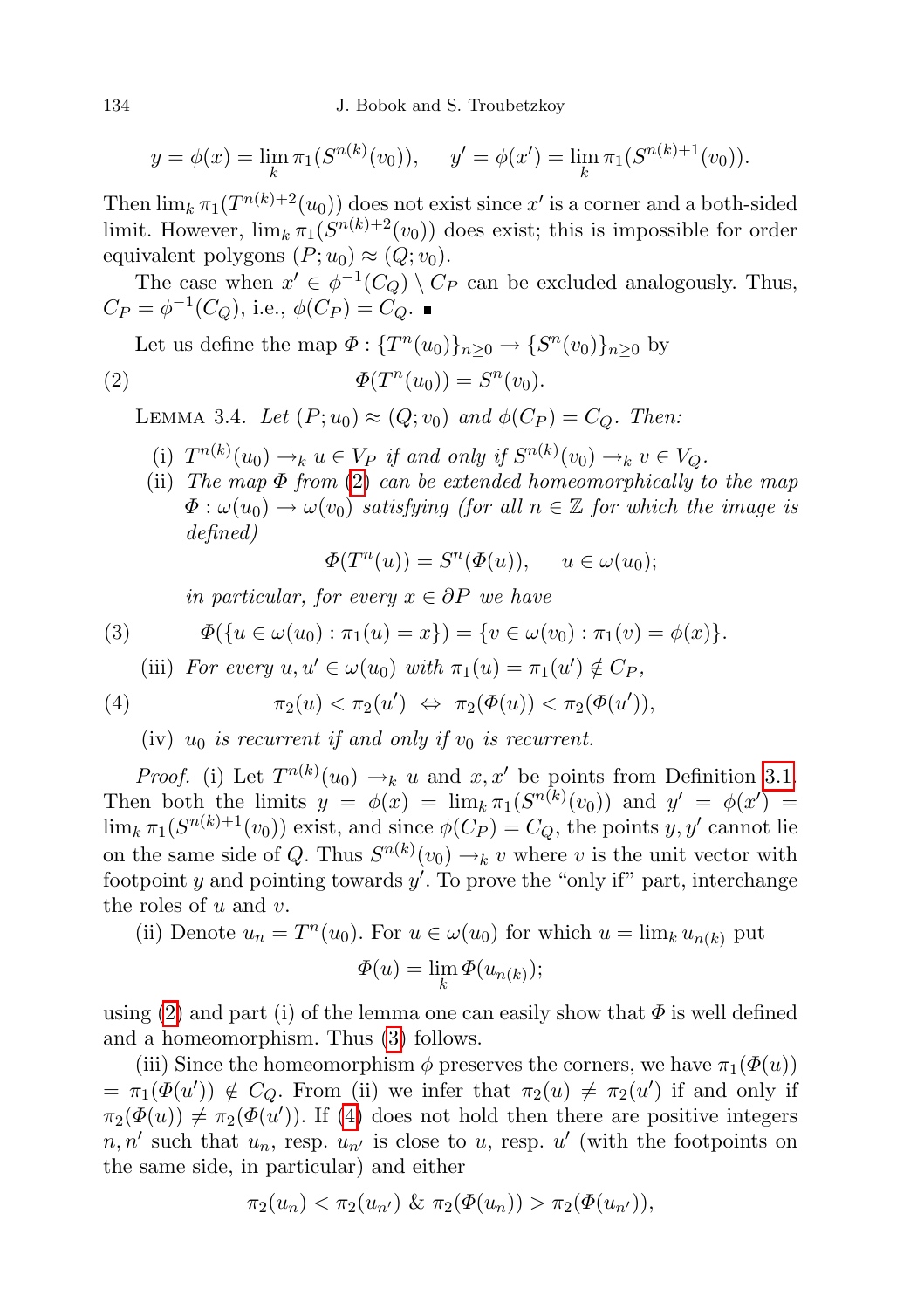or the analogous possibility with both inequality signs reversed, is true. Without loss of generality consider the first possibility. Then for the corresponding arcs we have

$$
[\pi_1(u_{n'+1}), \pi_1(u)) \cap (\pi_1(u), \pi_1(u_{n+1})] = \emptyset
$$

and

$$
[\pi_1(\Phi(u_{n'+1})), \pi_1(\Phi(u))) \cap (\pi_1(\Phi(u)), \pi_1(\Phi(u_{n+1}))]
$$
  
=  $[\pi_1(\Phi(u_{n'+1})), \pi_1(\Phi(u_{n+1}))] \neq \emptyset,$ 

which is impossible for order equivalent polygons  $(P; u_0) \approx (Q; v_0)$ .

Part (iv) easily follows from (i).  $\blacksquare$ 

Let  $g$  be a function defined on a neighborhood of  $y$ . The derived numbers  $D^+g(y)$ ,  $D_+g(y)$  of g at y are given by

$$
D^{+}g(y) = \lim_{h \to 0+} \frac{g(y+h) - g(y)}{h}, \quad D_{+}g(y) = \liminf_{h \to 0+} \frac{g(y+h) - g(y)}{h}
$$

and the analogous limits from the left are denoted by  $D^{\dagger}g(y)$ ,  $D_{-}g(y)$ .

Let  $(z, y)$  be the coordinates of  $\mathbb{R}^2$  and let  $p_{a,b} \subset \mathbb{R}^2$  be the line with equation  $y = a + z \tan b$ . For short we denote  $p_{y_0, g(y_0)}$  by  $p_{g(y_0)}$ .

<span id="page-6-1"></span>LEMMA 3.5. Let  $g:(c,d) \rightarrow (-\pi/2, \pi/2)$  be a continuous function, and  $fix C \subset (c,d)$  countable. Assume that for some  $y_0$  one of the four possibilities (5)  $D^+g(y_0) > 0$ ,  $D_+g(y_0) < 0$ ,  $D^-g(y_0) > 0$ ,  $D_-g(y_0) < 0$ 

<span id="page-6-0"></span>holds. Then there exists a sequence  $\{y_n\}_{n\geq 1} \subset (c,d) \setminus C$  such that  $\lim_n y_n =$  $y_0$  and the set of crossing points  $\{p_{g(y_0)} \cap p_{g(y_n)} : n \geq 1\}$  is bounded in  $\mathbb{R}^2$ .

*Proof.* We will prove the conclusion when  $\epsilon = D^+g(y_0) > 0$ . The remaining three possibilities can be shown analogously.

By our assumption there exists a decreasing sequence  $\{y_n\}_{n\geq 1} \subset (c,d) \backslash C$ such that  $\lim_{n} y_n = y_0$  and for each n,

$$
g(y_n) > g_n = g(y_0) + \frac{\epsilon}{2}(y_n - y_0) > g(y_0).
$$

This means that the crossing point  $p_{g(y_0)} \cap p_{g(y_n)}$  is closer to  $(0, y_0)$  than the crossing point  $A_n = p_{g(y_0)} \cap p_{y_n, g_n}$ . Let  $A_n = (\tilde{z}_n, \tilde{y}_n)$ . Then

$$
y_0 + \tilde{z}_n \tan g(y_0) = y_n + \tilde{z}_n \tan g_n,
$$

hence

$$
\tilde{z}_n = \frac{y_0 - y_n}{\tan[g(y_0) + \frac{\epsilon}{2}(y_n - y_0)] - \tan g(y_0)}.
$$

Since

$$
\lim_{n} \tilde{z}_n = \frac{-2}{\epsilon} \cos^2 g(y_0),
$$

both the sets  $\{A_n : n \geq 1\}$ ,  $\{p_{g(y_0)} \cap p_{g(y_n)} : n \geq 1\}$  are bounded in  $\mathbb{R}^2$ .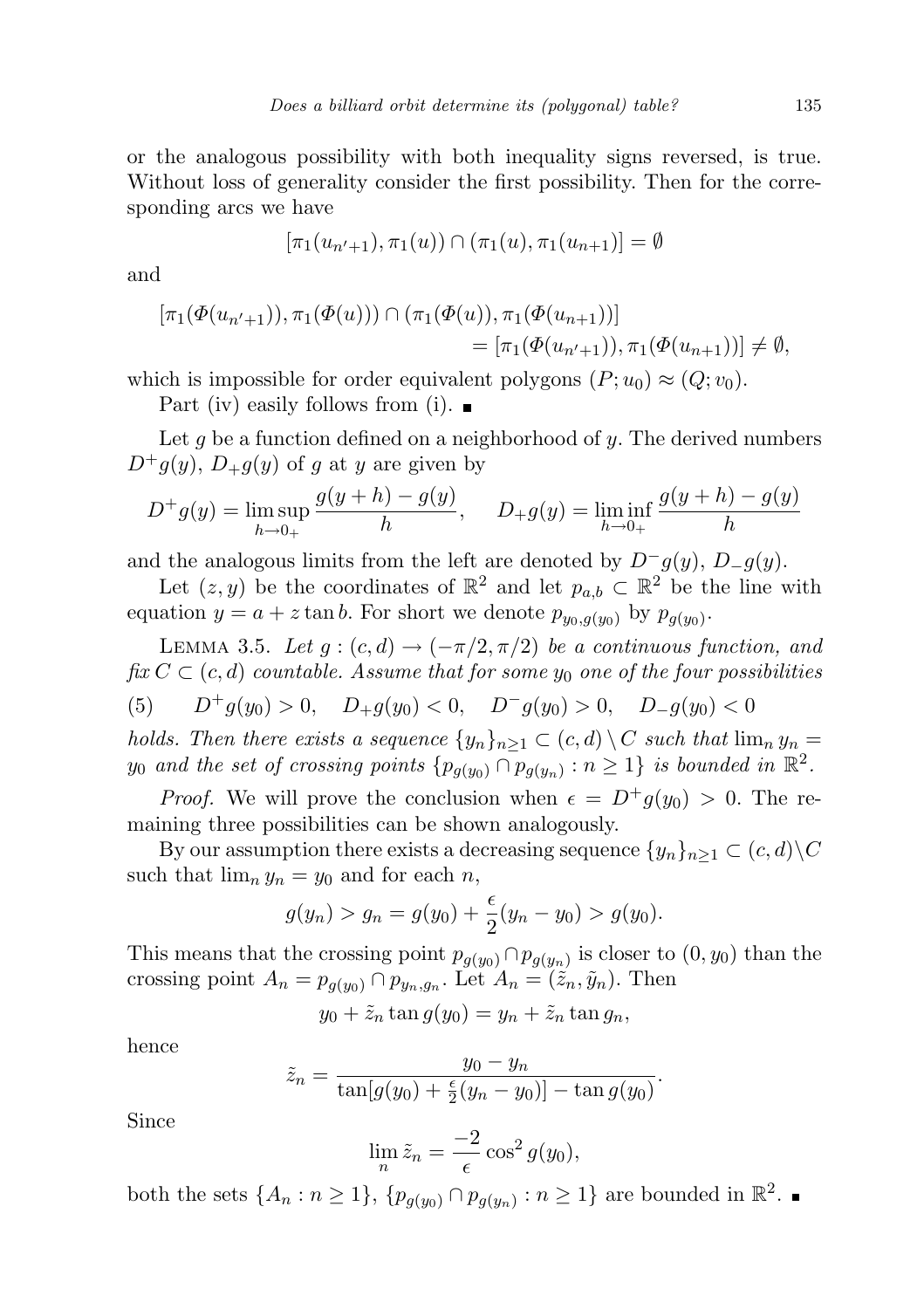REMARK 3.6. Note that if  $g'(y_0) \neq 0$  at some point  $y_0$  then at least one of the four possibilities in [\(5\)](#page-6-0) has to hold.

To apply this lemma to billiards, recall the notion of an unfolded billiard trajectory. Namely, instead of reflecting it in a side of P one may reflect P in this side and unfold the trajectory to a straight line.

<span id="page-7-0"></span>LEMMA 3.7. Let  $(P; u_0) \approx (Q; v_0)$  with P rational. Then the set of directions

$$
\{\pi_2(S^n(v_0)) : n \ge 0\}
$$

along the trajectory of  $v_0$  is finite.

REMARK 3.8. In Lemma [3.7](#page-7-0) we do not assume  $u_0$  is non-exceptional.

*Proof.* We know that  $\phi(\partial P) = \partial Q$ , where  $\phi$  is the homeomorphism defined in [\(1\)](#page-2-1). Under our assumption we cannot exclude the possibility  $\phi(C_P) \neq C_Q$ . So, it will be convenient to consider extended sets of corners,  $C_P^*$ ,  $C_Q^*$ , defined as

$$
C_P^* = \{ x \in \partial P : x \in C_P \text{ or } \phi(x) \in C_Q \}, \quad C_Q^* = \phi(C_P^*),
$$

and the sides of P, resp. Q will be taken with respect to  $C_P^*$ , resp.  $C_Q^*$ .

By Definition [2.1\(](#page-2-0)i) the first projection of the forward trajectory of  $u_0$  is dense in  $\partial P$ , so in particular  $u_0$  is not periodic. In such a case the trajectory of  $u_0$  is minimal either in a flat strip  $\mathcal T$  or in an invariant surface  $R_{\pi_2(u_0)}$  (see Proposition [2.3\)](#page-3-0). Since the conclusion can be verified for both possibilities in a similar way, we will only treat the flat strip case.

<span id="page-7-2"></span>For an interval  $(a, b) \subset \partial P$  and an  $\alpha \in S^1$  denote

(6) 
$$
I := \{ n \in \mathbb{N}_0 : \pi_1(T^n(u_0)) \in (a, b) \& \pi_2(T^n(u_0)) = \alpha \}.
$$

By Proposition [2.3](#page-3-0) there are finitely many directions along the trajectory of  $u_0$  and, by our assumption, the footpoints of it are dense in  $\partial P$ ; passing to a subinterval and choosing a suitable  $\alpha$  we can assume that  $(a, b)$ , resp.  $\phi((a, b)) = (c, d)$  is a subinterval of a "side" e of P, resp. a "side" f of Q and the sequence  $\{\pi_1(T^n(u_0))\}_{n\in I}$  is dense in  $(a, b)$ . Obviously,

<span id="page-7-1"></span>
$$
\tau = (a, b) \times \{\alpha\} \subset \omega(u_0), \quad \sigma = \Phi(\tau) \subset \omega(v_0);
$$

there is a countable subset  $\tau_0$  of  $\tau$  such that each point of  $\tau \setminus \tau_0$  has a biinfinite trajectory (either the forward or backward trajectory starting from any point of  $\tau_0$  finishes in a corner from  $C_P^*$ ).

Clearly, the sequence  ${\lbrace \pi_1(S^n(v_0)) \rbrace_{n \in I}}$  is dense in  $(c, d) = \phi((a, b))$ . Define a continuous function  $g:(c,d)\to S^1$  by

(7) 
$$
g(y) = \pi_2(\Phi(\phi^{-1}(y) \times {\alpha})).
$$

In what follows we will show that since the polygons  $P, Q$  are order equivalent, the continuous function  $q$  has to be constant. It is sufficient to show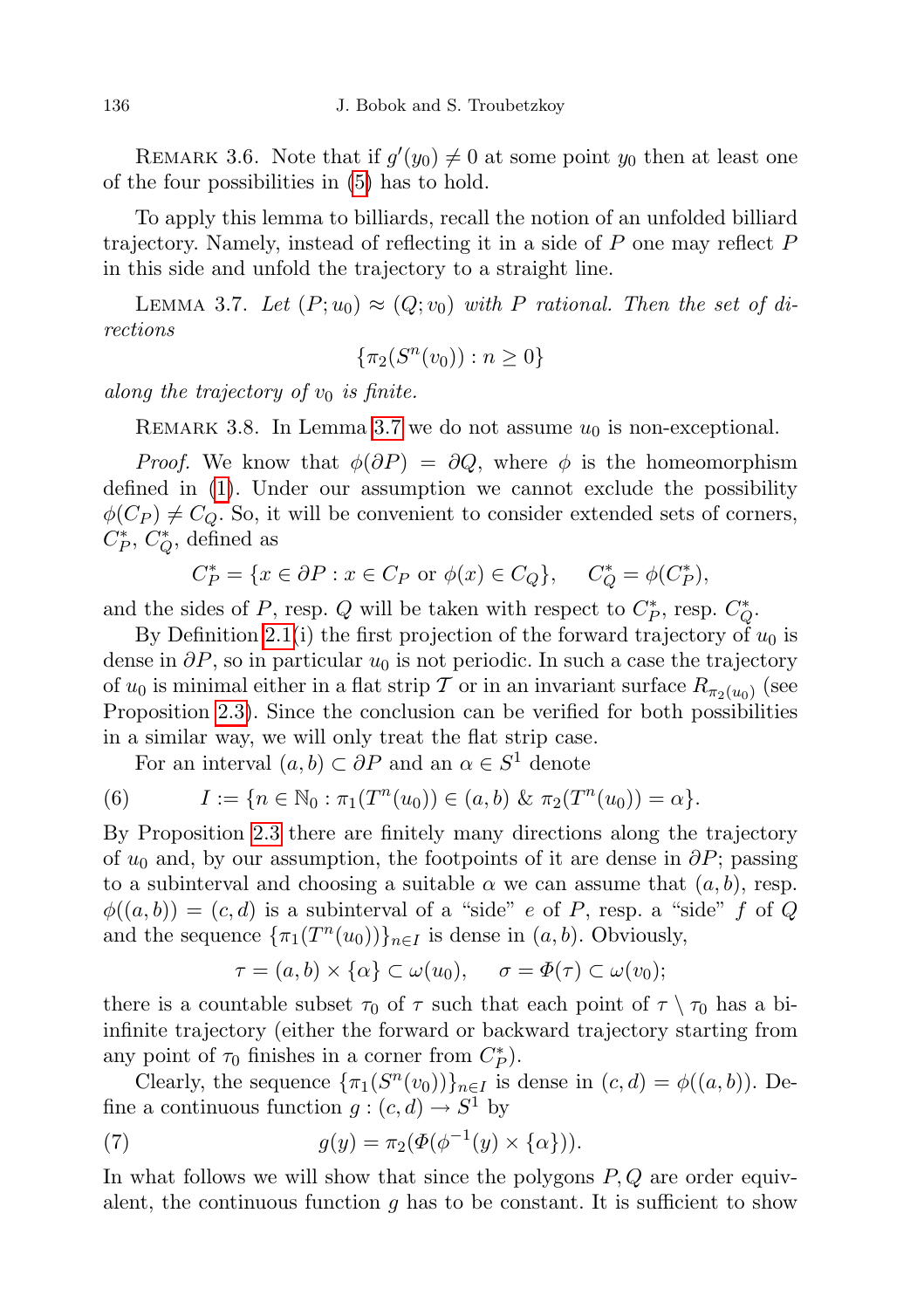that  $g'(y_0) = 0$  whenever  $y_0 \in (c, d) \setminus C$ , where  $C = \pi_1(\Phi(\tau_0))$  is countable. Suppose that the direction perpendicular to the side of Q containing  $(c, d)$  is the origin  $0 \in S^1$ . Fix  $y_0 \in (c, d) \setminus C$ ; then for a sufficiently small neighborhood  $U(y_0)$  of  $y_0$ ,  $g(U(y_0)) \subset (-\pi/2, \pi/2)$ .

For  $y' \in U(y_0) \backslash C$  consider the unfolded (bi-infinite) billiard trajectory of  $(y', g(y'))$  under the billiard flow  $\{S_t\}_{t \in \mathbb{R}}$  in Q. Via unfolding, this trajectory corresponds to the line  $p_{g(y')}$  with equation  $y = y' + z \tan g(y')$ . Denote by  $S^{m}(y)$  the copy of  $S^{m}((y, g(y)))$  on  $p_{g(y)}$ . A link  $(S^{m-1}(y_0), S^{m}(y_0)) \subset p_{g(y_0)}$ is a segment of  $p_{g(y_0)}$  with endpoints corresponding to copies of  $\pi_1(S^{m-1}(y_0))$ and  $\pi_1(S^m(y_0))$ .

<span id="page-8-1"></span>CLAIM 3.9. There is no sequence  $\{y_n\}_{n\geq 1} \subset (c,d) \setminus C$  such that  $\lim_n y_n$  $= y_0$  and the set of crossing points  $\{p_{g(y_0)} \cap p_{g(y_n)} : n \geq 1\}$  is bounded.

*Proof.* On the contrary, suppose that  $\{y_n\}_{n>1} \subset (c,d) \setminus C$ ,  $\lim_n y_n = y_0$ and the set of crossing points  $\{p_{g(y_0)} \cap p_{g(y_n)} : n \geq 1\}$  is bounded. Without loss of generality we can assume that the crossing points lie in the part  $\{y_0 + z \tan g(y_0) : z \geq 0\}$  of  $p_{q(y_0)}$  and that there exists a value m for which all crossing points from  $\{p_{g(y_0)} \cap p_{g(y_n)} : n \geq 1\}$  lie on the link  $(S^{m-1}(y_0), S^m(y_0)) \subset p_{g(y_0)}$ . Choose a point  $y_n$  such that for each  $i \in \{0, \ldots, m\}$  both points  $S^i(y_0), S^i(y_n)$  lie on the same side of Q and the crossing point  $p_{g(y_0)} \cap p_{g(y_n)}$  lies on the link  $(S^{m-1}(y_n), S^m(y_n)) \subset p_{g(y_n)}$ . Such a  $y_n$  does exist since the function g is continuous and  $p_{q(y_0)}$  does not contain any copy of a corner from  $C^*_{Q}$ . Thus,

<span id="page-8-0"></span>(8) 
$$
(S^{m-1}(y_0), S^m(y_0)) \cap (S^{m-1}(y_n), S^m(y_n)) \neq \emptyset.
$$

At the same time, for the points  $x_0 = \phi^{-1}(y_0)$ ,  $x_n = \phi^{-1}(y_n)$ ,  $\lim_n x_n = x_0$ , for  $i = 0, \ldots, m$  the iterates  $T^{i}((x_0, \alpha)), T^{i}((x_n, \alpha))$  lie on the same side of P, and the unfolded bi-infinite billiard trajectories of  $(x_0, \alpha)$ ,  $(x_n, \alpha)$  under the billiard flow  $\{T_t\}_{t\in\mathbb{R}}$  in P are parallel lines. In particular, for the links,

$$
(T^{m-1}(x_0), T^m(x_0)) \cap (T^{m-1}(x_n), T^m(x_n)) = \emptyset,
$$

which contradicts [\(8\)](#page-8-0) for order equivalent polygons  $(P; u_0) \approx (Q; v_0)$  and the claim is proved.  $\blacksquare$ 

Applying Lemma [3.5](#page-6-1) and Claim [3.9](#page-8-1) we deduce that the function  $q$  defined in [\(7\)](#page-7-1) satisfies  $g'(y_0) = 0$  for every  $y_0 \in (c, d) \setminus C$ , hence being a continuous function, it has to be constant. This means that

<span id="page-8-2"></span>(9) 
$$
S^n(v_0) \in \sigma
$$
 and  $\pi_2(S^n(v_0)) = g(y_0)$  whenever  $n \in I$ 

and I is given by  $(6)$ . We assumed that the trajectory of  $u_0$  is minimal in a flat strip T. It is known that in that case the gaps in I are bounded. This fact together with [\(9\)](#page-8-2) implies that the set of directions  $\{\pi_2(S^n(v_0)) : n \geq 0\}$ along the trajectory of  $v_0$  is finite. This proves the lemma.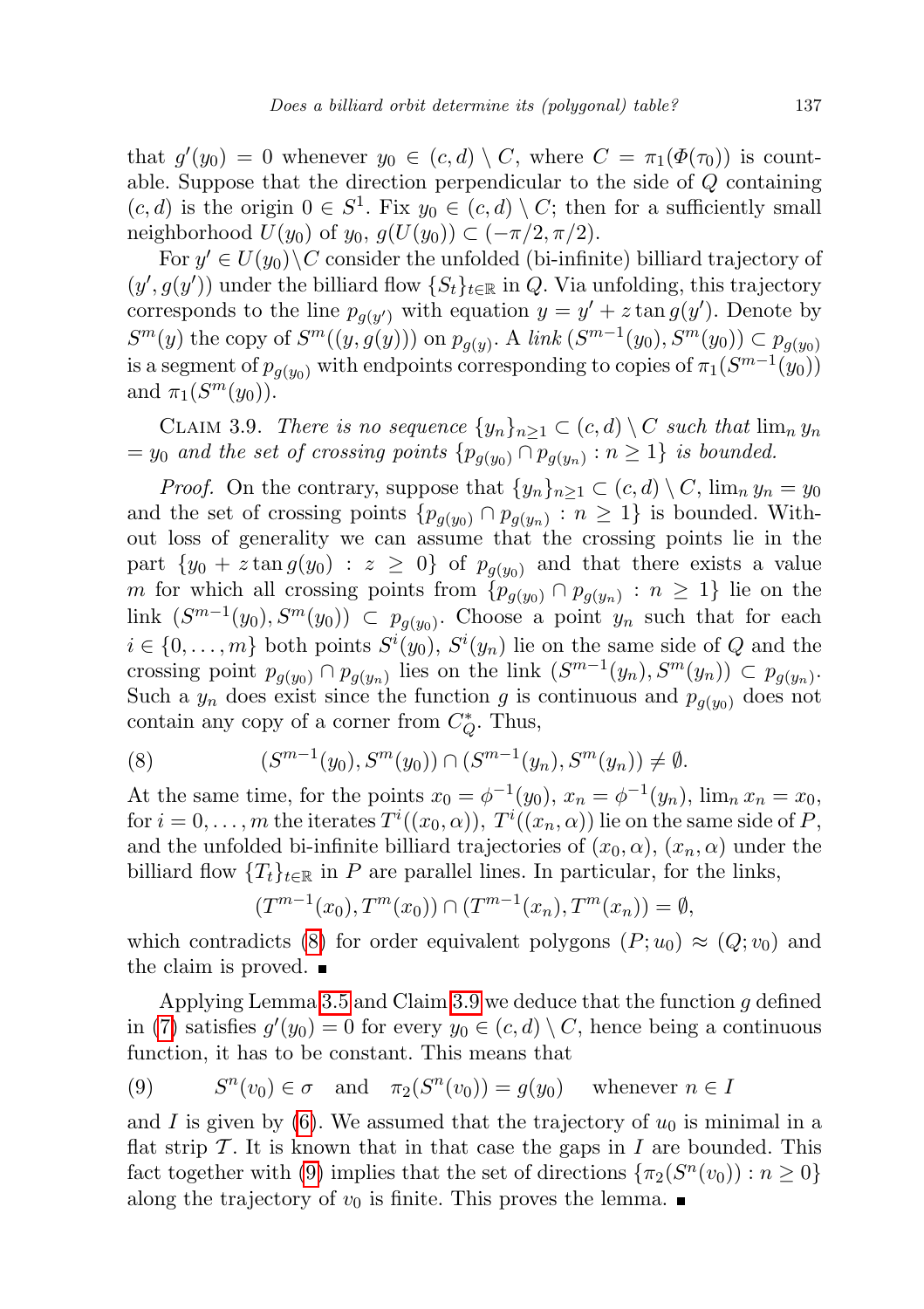4. Rational versus irrational. As in Section 2, we denote by  $D$  the group generated by the reflections in the lines through the origin, parallel to the sides of the polygon  $P$ . The group  $D$  is (countably) infinite if and only if the polygon  $P$  is irrational  $[MT]$ . In our case when  $P$  is simply connected, this is equivalent to the condition that some angle of P is not  $\pi$ -rational.

<span id="page-9-0"></span>THEOREM 4.1. Let  $P$  be irrational, and  $u$  a point of the phase space.

- (i) If the orbit of u does not hit a corner and  $\theta = \pi_2(u)$  is non-exceptional then  $\{\pi_2(T^n(u)) : n \geq 0\}$  is infinite.
- (ii) If u is not periodic, but visits only a finite number of floors then  $(u$  is recurrent and) orb $(u)$  is a flat strip.

*Proof.* (i) Fix P and  $\theta$  as in the statement of the lemma. Enumerate the infinite orbit  $D\theta$  as  $\{\theta_1, \theta_2, \dots\}$ . Consider  $I := \bigcup e_j \times \theta_i$ . This union is taken over all sides and for each side over the inner pointing (at some interior point of the side)  $\theta_i$  from  $S^1$ . Equip each  $e_j \times \theta_i$  with the measure  $\sin \theta_i dx$  where dx is the arc length along  $e_j$  and  $\theta_i \in (0, \pi)$  is measured with respect to the oriented side  $e_i$ . We will refer to this measure as *length*. The billiard map  $T$  leaves  $I$  invariant and acts as an infinite interval exchange map. The boundary point of each interval of continuity corresponds to a (first) preimage of a corner of P.

Suppose that the result is not true; then there is a point  $x \in \partial P$  such that the orbit of  $(x, \theta)$  is infinite but takes on only a finite number of angles  $\{\theta_{i_1},\ldots,\theta_{i_n}\}\.$  Let  $I(x) := \bigcup e_j \times \theta_{i_k} \subset I$  be the (finite) set of intervals in the directions visited by the orbit of  $(x, \theta)$ .

First note that the set  $I(x)$  cannot be T-invariant: this would contradict the fact that the D-orbit of  $\theta$  is infinite.

Let  $J^{\pm} := J^{\pm}(x) := \{(x', \theta') \in I(x) : T^{\pm}(x', \theta') \in I(x)\}\.$  Each of these sets is a finite union of intervals and the total length of  $J^+$  is equal to the total length of  $J^-$ . Thus the total length of the intervals of  $I(x)$  where the forward map is not defined is equal to the total length of the intervals where the backward map is not defined. Thus we can complete (in an arbitrary manner) the definition of the partially defined map to an interval exchange transformation  $G$  (IET). The IET  $G$  agrees with the partially defined first return billiard map whenever the latter was defined.

Since G is an IET, the well known topological decomposition holds: the interval of definition is decomposed into periodic and minimal components, with the boundary of each component consisting of saddle connections, i.e., orbits starting and ending at a point of discontinuity of the IET (see for example [\[MT\]](#page-15-5)). Saddle connections correspond to generalized diagonals of the billiard.

Since the original billiard direction is non-exceptional, the G-orbit of  $(x, \theta)$  cannot be periodic. By the topological decomposition theorem, if the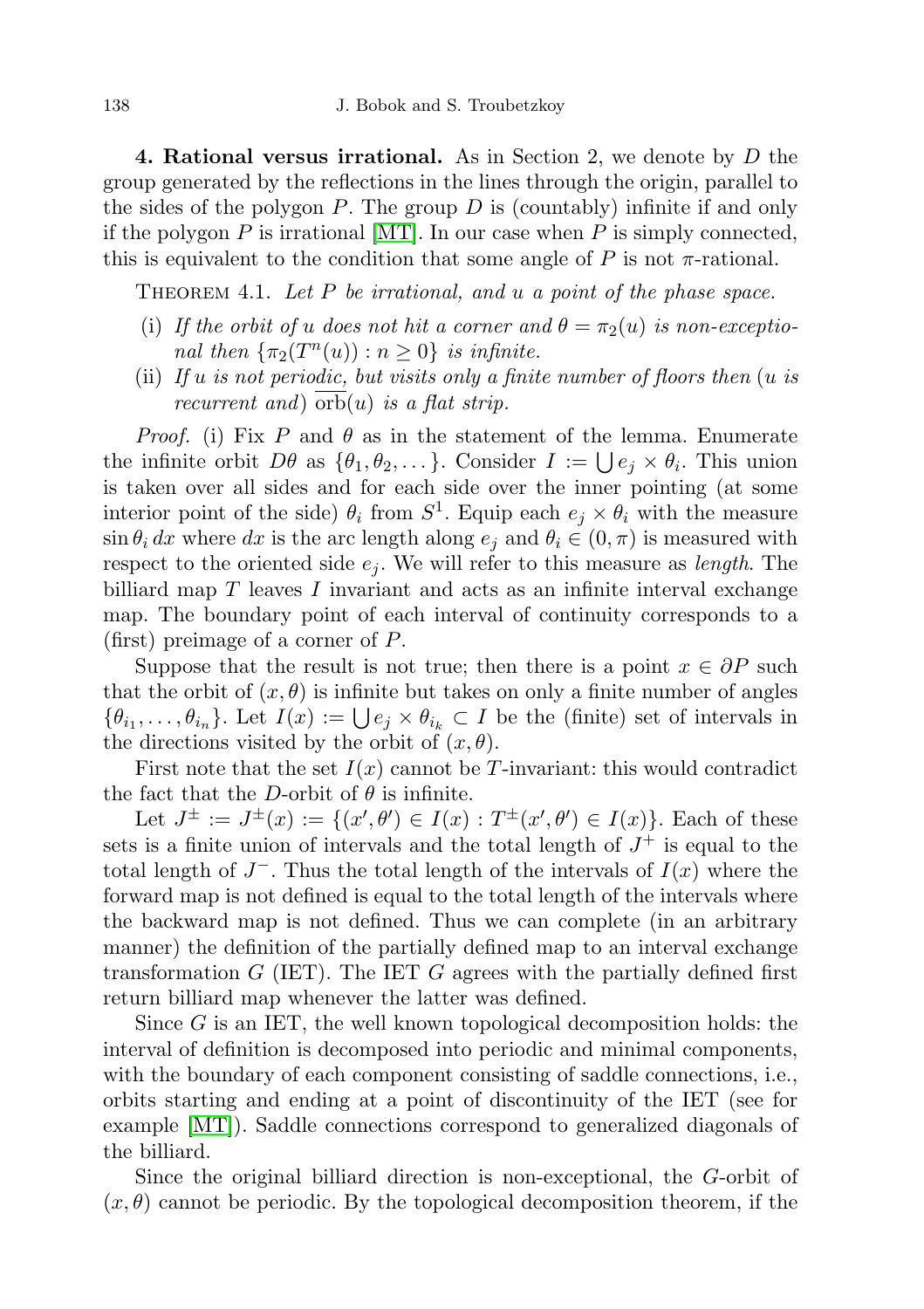orbit of  $(x, \theta)$  is not all of  $I(x)$  it must accumulate on a saddle connection of G. This saddle connection must be in the closure of the set  $J^+$ , thus it corresponds to a generalized diagonal of the billiard map. This contradicts the fact that  $\theta$  is non-exceptional.

(ii) The proof is similar to that for (i). Define the ghost map and its extension in the same way as above. The conclusion is just a consequence of the topological decomposition theorem for IETs.  $\blacksquare$ 

The main result of this section follows.

<span id="page-10-0"></span>THEOREM 4.2. Let  $(P; u_0) \approx (Q; v_0)$ , P rational,  $u_0$  non-exceptional. Then  $Q$  is rational with  $v_0$  non-exceptional.

*Proof.* All the assumptions of Lemma [3.3](#page-4-1) are fulfilled, thus  $\phi(C_P) = C_Q$ . By Lemma [3.7,](#page-7-0)  $v_0$  visits a finite number of floors.

First let us assume that  $v_0$  is exceptional, i.e., parallel to a generalized diagonal d. Let y, resp. y' be an outgoing, resp. incoming corner of d with  $y' = \pi_1(S^m((y,\beta)))$  for some  $m \in \mathbb{N}$  and a direction  $\beta$  with respect to a side f. Since by Lemma [3.4\(](#page-5-3)iv),  $v_0$  is also recurrent and visits a finite number of floors, there is a sequence  $\{n(k)\}_{k>0}$  such that for each k,  $(y_k, \beta)$  =  $S^{n(k)}(v_0) \in \omega(v_0)$  with  $y \neq y_k \in f$  and  $\lim_k y_k = y$ . Put  $e = \phi^{-1}(f)$ ,  $x_k = \phi^{-1}(y_k)$ ,  $x = \phi^{-1}(y)$  and  $x' = \phi^{-1}(y')$ . Then  $x, x' \in C_P$  and since  $u_0$ also visits a finite number of floors, the sequence  $\{\pi_2(\Phi^{-1}((y_k, \beta)))\}_{k \geq 0}$  has to be eventually constant, i.e.,  $\Phi^{-1}((y_k, \beta)) = (x_k, \alpha) = T^{n(k)}(u_0) \in \psi(u_0)$ for each sufficiently large k. The reader can verify that  $u_0$  is parallel to a generalized diagonal outgoing from  $x$  and incoming to  $x'$ . This is impossible for  $u_0$  non-exceptional; consequently,  $v_0$  has to be non-exceptional.

If the polygon Q were irrational, Theorem [4.1\(](#page-9-0)i) would imply, since the orbit of  $v_0$  is infinite, that  $v_0$  is exceptional. This is impossible by Theo-rem [4.1.](#page-9-0)  $\blacksquare$ 

5. Rational versus rational. In a rational polygon a billiard trajectory may have only finitely many different directions. In Section 2 we introduced the invariant subset  $R_{\theta}$  of the phase space consisting of the points whose second projection belongs to the orbit of  $\theta$  under the dihedral group  $D_N$ ;  $R_\theta$  has the structure of a surface. For non-exceptional  $\theta$ 's the faces of  $R_\theta$ can be glued according to the action of  $D<sub>N</sub>$  to obtain a flat surface depending only on the polygon P but not on the choice of  $\theta$ ; we will denote it  $R_P$ .

Let us recall the construction of  $R_P$ . Consider 2N disjoint parallel copies  $P_1, \ldots, P_{2N}$  of P in the plane. Orient the even ones clockwise and the odd ones counterclockwise. We will glue their sides together pairwise, according to the action of the group  $D_N$ . Let  $0 < \theta = \theta_1 < \pi/N$  be some angle, and let  $\theta_i$  be its ith image under the action of  $D_N$ . Consider  $P_i$  and reflect the direction  $\theta_i$  in one of its sides. The reflected direction is  $\theta_j$  for some j. Glue the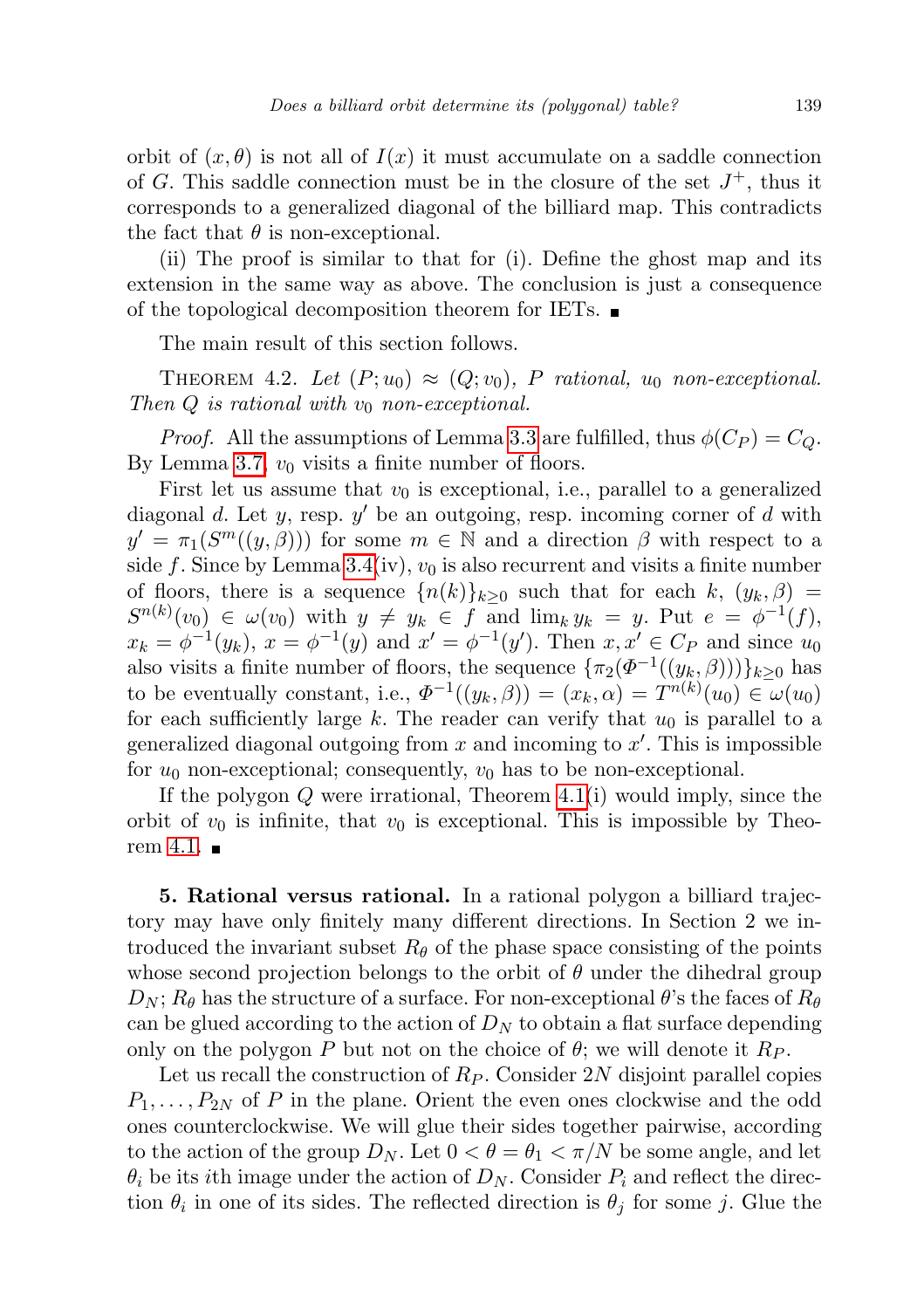chosen side of  $P_i$  to the identical side of  $P_i$ . After these gluings are done for all the sides of all the polygons, one obtains an oriented compact surface  $R_P$ .

Let  $p_i$  be the ith vertex of P with the angle  $\pi m_i/n_i$  and denote by  $G_i$ the subgroup of  $D<sub>N</sub>$  generated by the reflections in the sides of  $P$ , adjacent to  $p_i$ . Then  $G_i$  consists of  $2n_i$  elements. According to the construction of  $R_P$ the number of copies of P that are glued together at  $p_i$  equals the cardinality of the orbit of the test angle  $\theta$  under the group  $G_i$ , that is, equals  $2n_i$ .

Each corner  $p \in C_P$  of P corresponds to an angle  $A(p) \in (0, 2\pi) \setminus {\pi}$ .

<span id="page-11-0"></span>PROPOSITION 5.1. Let  $(P; u_0) \approx (Q; v_0)$ , P rational with  $u_0$  non-exceptional. Then  $\phi(C_P) = C_Q$  and  $A(p) = A(\phi(p))$  for each  $p \in C_P$ .

A triangle is determined (up to similarity) by its angles, thus Proposition [5.1](#page-11-0) implies

<span id="page-11-2"></span>COROLLARY 5.2. Let  $(P; u_0) \approx (Q; v_0)$ , P a rational triangle with  $u_0$ non-exceptional. Then Q is similar to P.

*Proof.* Theorem [4.2](#page-10-0) implies that  $Q$  is also rational with a non-exceptional leader  $v_0$ . From Lemma [3.3](#page-4-1) it follows that  $\phi(C_P) = C_Q$ ; let  $k = \#C_P =$  $\#C_Q$ , and number the corners  $p_i$  of P, resp.  $q_i$  of Q so that  $\phi(p_i) = q_i$ ,  $i = 1, \ldots, k$ . Since  $P, Q$  are rational and simply connected,  $A(p_i) = \pi m_i^P / n_i^P$ and  $A(q_i) = \pi m_i^Q$  $_{i}^{Q}/n_{i}^{Q}$ , where  $m_{i}^{P}$ ,  $n_{i}^{P}$ , resp.  $m_{i}^{Q}$  $i^Q$ ,  $n_i^Q$  $\frac{Q}{i}$  are coprime integers. In what follows, we will show that  $n_i^P = n_i^Q$  $_i^Q$  and  $m_i^P = m_i^Q$  $\frac{Q}{i}$ .

First of all, it is known that, since  $u_0$  is non-exceptional, the least common multiple  $N_P$  of  $n_i^P$ 's is equal to

<span id="page-11-1"></span>(10) 
$$
\#\{u \in \omega(u_0) : \pi_1(u) = x\} = \#\{u \in \omega(u_0) : \pi_1(u) = x'\}
$$

whenever  $x, x' \in \partial P \setminus C_P$ ; moreover, if in addition x and x' are from the same side then

(11) 
$$
\pi_2(\{u \in \omega(u_0) : \pi_1(u) = x\}) = \pi_2(\{u \in \omega(u_0) : \pi_1(u) = x'\}).
$$

The analogous equalities are true for  $N_Q$ .

Using [\(10\)](#page-11-1) and Lemma [3.4\(](#page-5-3)ii)[\(3\)](#page-5-1) we get  $N_P = N_Q = N$ . Thus, both rational billiards correspond to the same dihedral group  $D<sub>N</sub>$ .

Second, consider the local picture around the *i*<sup>th</sup> vertex  $p_i$ . Denote the two sides which meet at  $p_i$  by e and e'. Suppose there are  $2n_i^P$  copies of F which are glued at  $p_i$ . Label them  $1, 2, ..., 2n_i^P$  in a cyclic counterclockwise fashion. Since  $u_0$  is non-exceptional, its orbit is minimal, so it visits each of the copies of  $P$  glued at  $p_i$ . In particular the orbit crosses each of the gluings (copy j glued to copy  $j + 1$ ).

Now consider the orbit of  $v_0$ . We need to show that there are the same number of copies of Q glued at  $q_i = \phi(p_i)$ . Suppose that j is an element of the cyclic group  $\{1, \ldots, 2n_i^P\}$ . Since  $u_0$  is non-exceptional, the orbit of  $u_0$ must pass from copy j to copy  $j+1$  of P or vice versa. Suppose that we are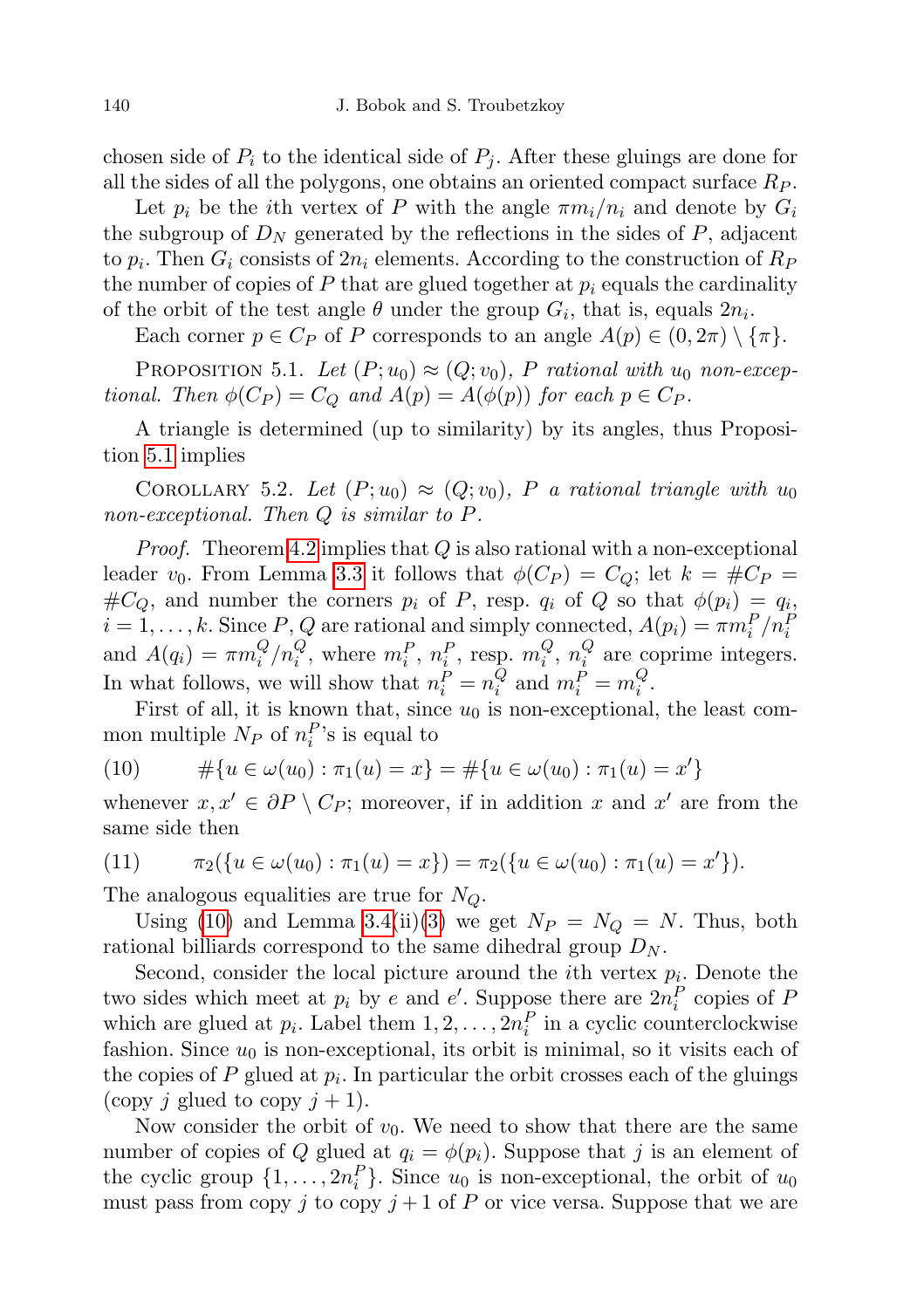at the instant that the orbit of  $u_0$  passes from copy j to copy  $j + 1$  of P. At this same instant the orbit of  $v_0$  passes through a side. We label the two copies of Q by j and  $j+1$  respectively. This labeling is consistent for each crossing from j to  $j + 1$ .

Since this is true for each j, the combinatorial data of the orbit  $u_0$  glue the corresponding  $2n_i^P$  copies of Q together in the same cyclic manner as the corresponding copies of  $P$ . Note that the common point of the copies of Q is a common point of  $\phi(e)$  and  $\phi(e')$ , thus it is necessarily the point  $q_i = \phi(p_i)$ . In particular, since Lemma [3.4\(](#page-5-3)iii) applies, we have  $2n_i^P$  copies of Q glued around  $q_i$  to obtain an angle which is a multiple of  $2\pi$ . The total angle at this corner is by definition  $2\pi m_i^Q$  $\frac{Q}{i}$ . Thus  $2n_i^Q$  must divide  $2n_i^P$ . The argument is symmetric, thus  $2n_i^P$  divides  $2n_i^Q$  $_i^Q$ . We conclude that  $n_i^P = n_i^Q$  $\frac{Q}{i}$  .

Third, let us show that  $m_i^Q = m_i^P$ . Realizing the gluing of  $2n_i^P$  copies of P together at  $p_i$  we get a point  $p \in R_P$  with total angle of  $2\pi m_i^P$ . If  $m_i^P > 1$ , the point p is a cone angle  $2\pi m_i^P$  singularity. In any case, for the direction  $\theta$  and the corresponding constant flow on  $R_P$ , there are  $m_i^P$  incoming trajectories that enter p on the surface  $R_P$ , hence also  $m_i^P$  points in  $V_P$  that finish their trajectory after the first iterate at the corner  $p_i$ . Repeating all arguments for  $\hat{Q}$  and  $\hat{\theta} = \pi_2(v_0)$ , one obtains  $m_i^Q$  $\frac{Q}{i}$  points in  $V_Q$  that finish their trajectory after the first iterate at the corner  $q_i = \phi(p_i)$ . Since such a number has to be preserved by the homeomorphism  $\Phi$ , the inequality  $m_i^P \neq m_i^Q$  $_{i}^{Q}$  contradicts our assumption  $(P; u_0) \approx (Q; v_0)$ . Thus,  $m_i^{Q} = m_i^{P}$ .

We have recalled in Section 2 that the billiard map  $T$  has a natural invariant measure on its phase space given by the formula  $\mu = \sin \theta \, dx \, d\theta$ and the notion of a generic point  $u$ . In the case when  $P$  is rational and the corresponding billiard flow is dense in the surface  $R_P$ , the measure  $\mu$  sits on the skeleton  $K_P$  (union of edges) of  $R_P$ . In particular, an edge e of  $K_P$ associated with  $\theta$  has  $\mu$ -length  $|e| \sin \theta$ . As before, the number N is defined as the least common multiple of  $n_i$ 's, where the angles of a simply connected rational polygon P are  $\pi m_i/n_i$ .

We have seen in Example [2.2](#page-3-1) that for  $N = 2$  order equivalent non-similar polygons exist even if they are uniquely ergodic (note that rectangular billiards are uniquely ergodic in every non-exceptional direction). For any rational polygon with  $N = 2$  we can speak (up to rotation) about horizontal, resp. vertical sides. Two such polygons,  $P$  and  $Q$  with sides  $e_i$  resp.  $f_i$ , are affinely similar if they have the same number of corners/sides, the corresponding angles are equal, and there are positive numbers  $a, b \in \mathbb{R}$  such that  $|e_i|/|f_i| = a$ , resp.  $|e_i|/|f_i| = b$  for any pair of corresponding horizontal, resp. vertical sides. Recall the map  $\Phi$  defined in Lemma [3.4.](#page-5-3)

<span id="page-12-0"></span>THEOREM 5.3. Let  $(P; u) \approx (Q; v)$ , P rational with u non-exceptional. Denote by  $\mu$  and  $\nu$  the natural measures sitting on the skeletons  $K_P$  and  $K_Q$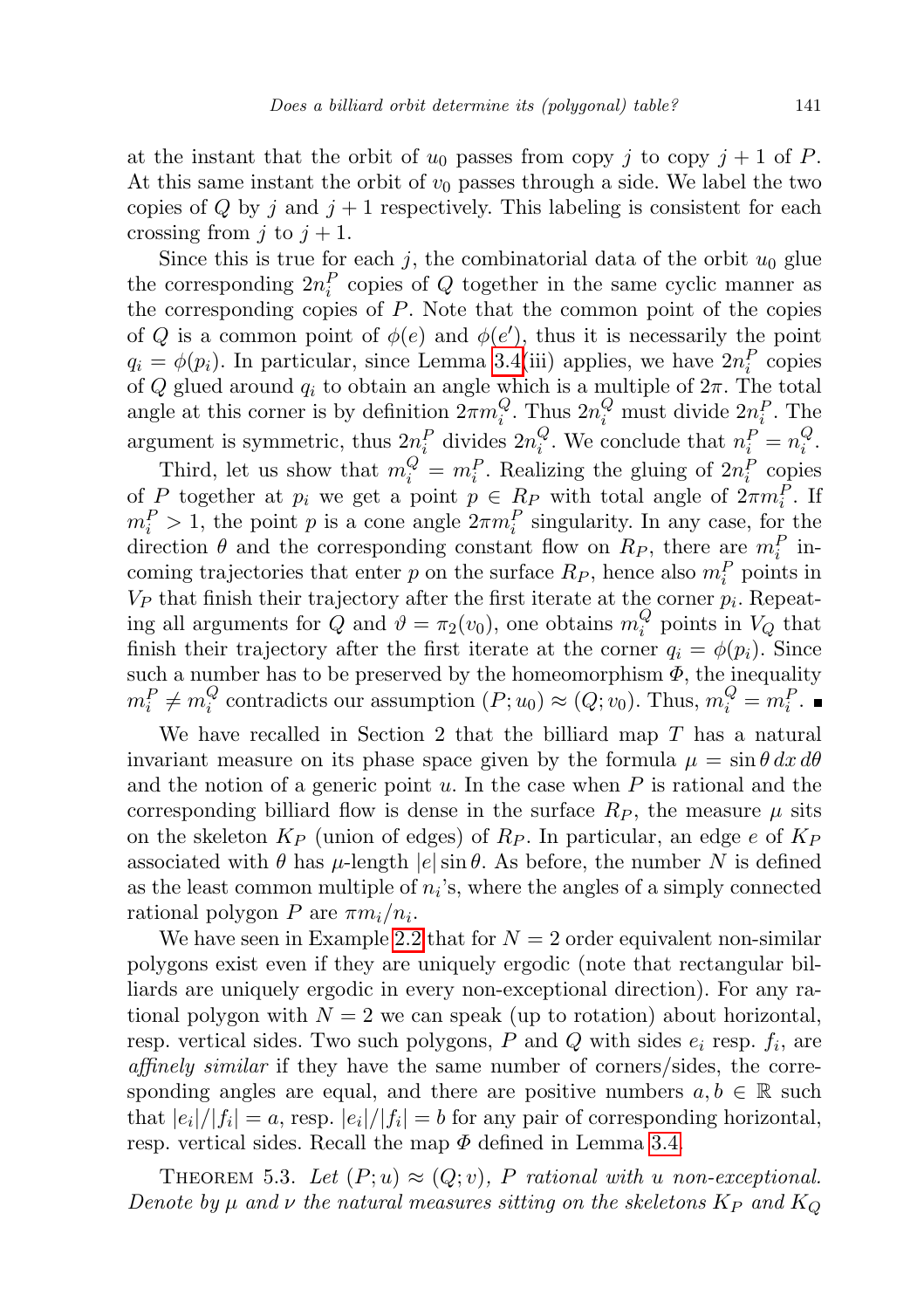respectively. If  $\nu = \Phi^* \mu$  then

- (i) Q is similar to P whenever  $N = N_P \geq 3$ ;
- (ii) Q is affinely similar to P whenever  $N = N_P = 2$ .

*Proof.* We know from Theorem [4.2](#page-10-0) that under our assumptions, Q is also rational with v non-exceptional. By Proposition [5.1,](#page-11-0) the polygons  $P, Q$  are quasisimilar, i.e., they have the same angles including their counterclockwise order. In particular,  $N_P = N_Q$ . Moreover, Proposition [2.3](#page-3-0) and Lemma [3.4](#page-5-3) imply  $\Phi(K_P) = K_Q$ .

1) For a side e of P and a  $\theta \in [0, \pi]$  denote by  $[e, \theta]$  the edge of  $K_P$ associated with e and  $\theta$ . Let  $[f, \vartheta] = \Phi([e, \theta])$ . Since  $\nu = \Phi^* \mu$  and  $\mu, \nu$  are natural,

(12) 
$$
|e| \sin \theta = |f| \sin \vartheta.
$$

Assume that the least common multiple N of the denominators of the angles of  $P$  is greater than or equal to 3. The polygons  $P, Q$  correspond to the same dihedral group  $D_N$  generated by the reflections in lines through the origin that meet at angles  $\pi/N$ . The orbit of  $\theta_0^+ = \pi_2(u_0)$ , resp.  $\theta_0^+ = \pi_2(u_0)$ under  $D_N$  consists of the 2N angles

<span id="page-13-0"></span>
$$
\theta_j^+ = \theta_0^+ + 2j\pi/N
$$
,  $\theta_j^- = \theta_0^- + 2j\pi/N$ ,

resp.

$$
\vartheta_j^+ = \vartheta_0^+ + 2j\pi/N, \quad \vartheta_j^- = \vartheta_0^- + 2j\pi/N.
$$

Since  $N \geq 3$ , for each side e, resp. f one can find the angles

 $\theta$ ,  $\theta$  +  $2\pi/N$ , resp.  $\vartheta$ ,  $\vartheta$  +  $2\pi/N$ 

such that by Lemma [3.4,](#page-5-3)  $\Phi([e,\theta]) = [f,\vartheta]$  and  $\Phi([e,\theta+2\pi/N]) = [f,\vartheta+2\pi/N]$  $2\pi/N$ . Then as in [\(12\)](#page-13-0),

$$
|e|\sin\theta = |f|\sin\vartheta, \quad |e|\sin(\theta + 2\pi/N) = |f|\sin(\vartheta + 2\pi/N),
$$

hence after some routine computation we get  $|e| = |f|$ .

2) Since the polygons P and Q are quasisimilar we can speak about corresponding horizontal, resp. vertical sides. As above, for a side  $e$  of  $P$ , some  $\theta \in [0, \pi]$  and  $[f, \vartheta] = \varPhi([e, \theta]),$ 

$$
|e|\sin\theta = |f|\sin\vartheta,
$$

where  $\theta$ , resp.  $\vartheta$  can be taken the same for any pair of corresponding horizontal, resp. vertical sides. Thus, the number  $a = |e|/|f|$ , resp.  $b = |e|/|f|$ does not depend on the concrete choice of a pair of corresponding horizontal, resp. vertical sides. This finishes the proof of our theorem.

In a rational polygon we say that a point  $u$  is *generic* if it is nonexceptional, has bi-infinite orbit and the billiard map restricted to the skele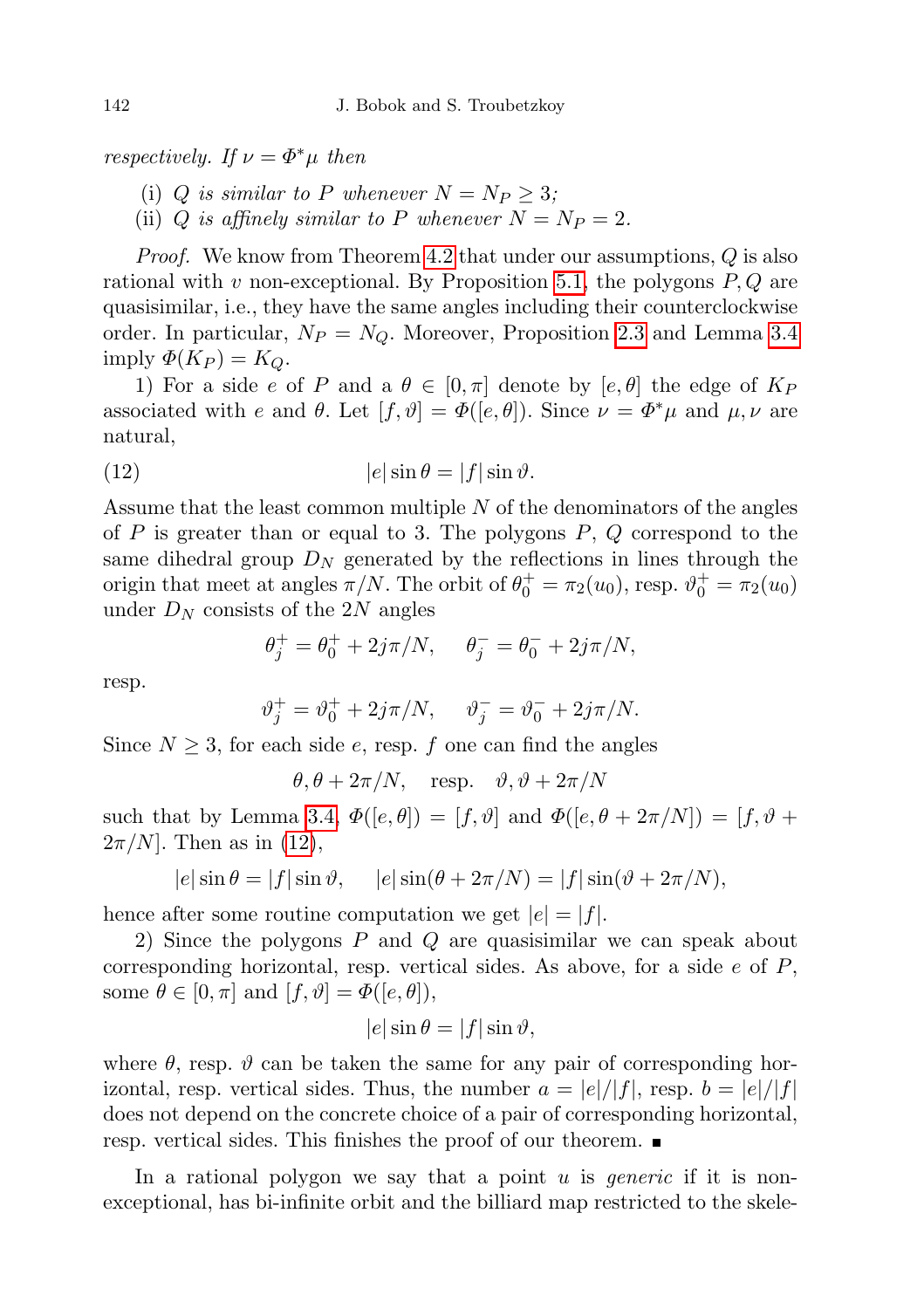ton K<sub>P</sub> of an invariant surface  $R_P \sim R_{\pi_2(u)}$  has a unique invariant measure (this measure is then automatically the measure  $\mu$ ).

<span id="page-14-0"></span>COROLLARY 5.4. Let  $P$ ,  $Q$  be order equivalent with leaders  $u, v, P$  rational, u generic. Then

- (i) Q is similar to P whenever  $N = N_P \geq 3$ ;
- (ii) Q is affinely similar to P whenever  $N = N_P = 2$ .

*Proof.* Obviously the dynamical systems  $(K_P, T)$ ,  $(K_Q, S)$  are conjugate via the conjugacy  $\Phi$ , hence by our assumption on the element u, both are uniquely ergodic. This means that  $\nu = \Phi^*\mu$ , where  $\mu, \nu$  are natural, and Theorem [5.3](#page-12-0) applies.  $\blacksquare$ 

6. Conclusions and open questions. Let us summarize our main results in terms of order equivalence classes. We call an order equivalence class non-exceptional (resp. generic, resp. Veech) if the point  $u_0$  in P is additionally supposed to be non-exceptional (resp. generic with respect to  $\mu$ , resp. if  $P$  is Veech due to Definition [2.5\)](#page-4-2). Two order equivalent polygons  $P, Q$  are said to be quasisimilar if  $\phi(C_P) = C_Q$  and  $A(p) = A(\phi(p))$  for each  $p \in C_P$ .

THEOREM 6.1. Let us consider order equivalence classes defined in Definition [2.1](#page-2-0). Then:

- An irrational non-exceptional order equivalence class does not contain rational polygons (Th. [4.2\)](#page-10-0).
- A rational non-exceptional order equivalence class contains quasisimilar polygons (Prop. [5.1\)](#page-11-0).
- A rational non-exceptional triangle order equivalence class is (up to similarity) one point (Cor. [5.2\)](#page-11-2).
- A rational generic order equivalence class with  $N \geq 3$  is (up to simi*larity*) one point  $(Th. 5.3(1)).$  $(Th. 5.3(1)).$  $(Th. 5.3(1)).$
- A rational generic order-equivalence class with  $N = 2$  is (up to affine similarity) one point  $(Th. 5.3(2)).$  $(Th. 5.3(2)).$  $(Th. 5.3(2)).$
- For each  $n \geq 3$   $(n \neq 4)$ , the order equivalence class of the regular n-gon is (up to similarity) one point (Th. [2.4,](#page-4-3) Cor. [5.4\)](#page-14-0).
- A Veech order equivalence class with  $N \geq 3$  is (up to similarity) one point (Th. [2.6,](#page-4-4) Cor. [5.4\)](#page-14-0).

The following questions remain open:

- (1) Can one replace the assumption that both orbits are dense (Definition [2.1\(](#page-2-0)i)) by only one orbit being dense?
- (2) Can one replace the assumption that the orbit is generic by the orbit being non-exceptional in Corollary [5.4?](#page-14-0)
- (3) Can two irrational (non-similar) polygons be order equivalent?